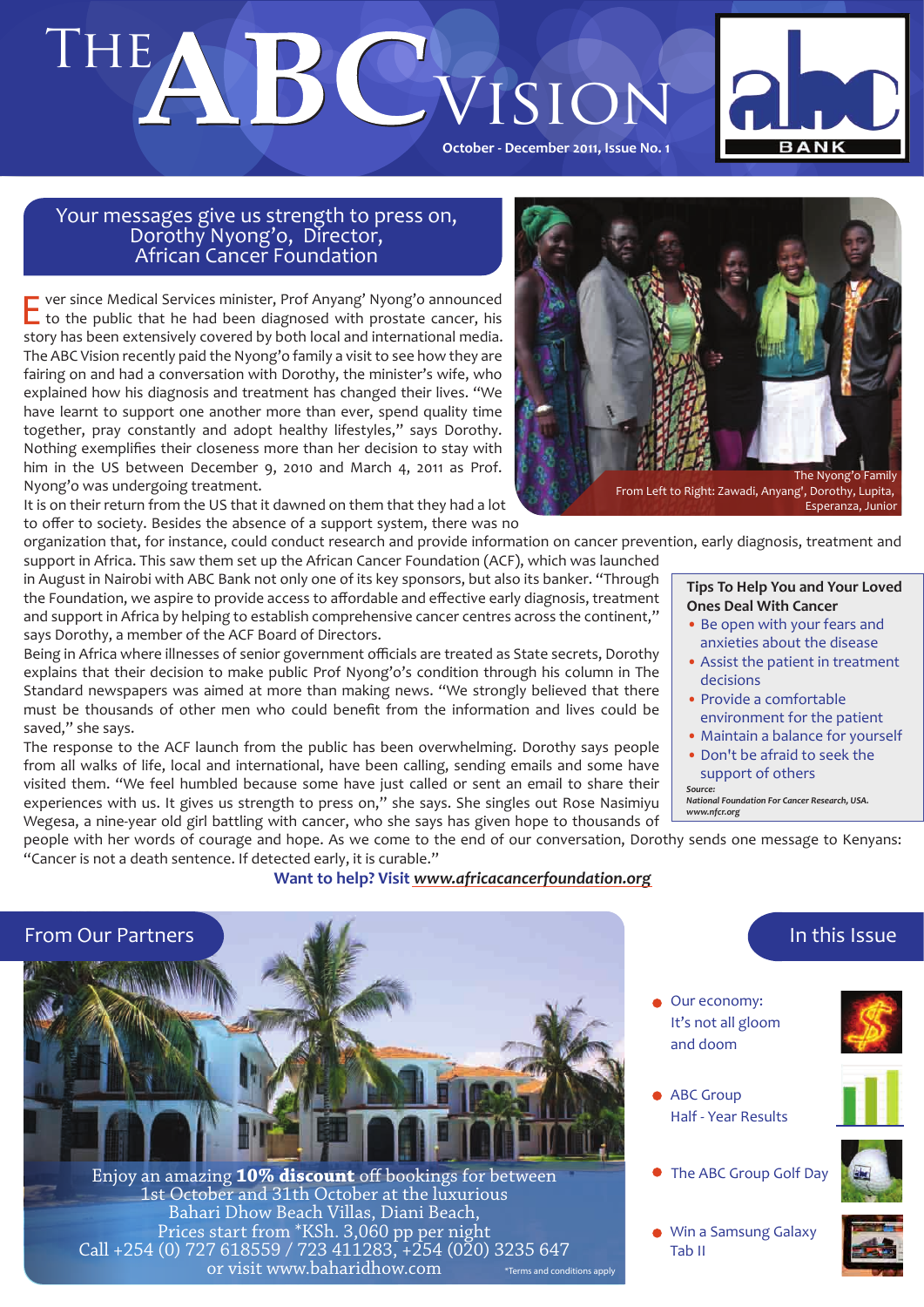# GMD Statement Pictorial



elcome to this quarter's issue of the ABC Vision. The newsletter provides a channel to interact with you more closely. Through the newsletter, we will be sharing with you what's new, bringing you up to speed on our plans for the future and actively soliciting your feedback on how we can serve you better. It will also be a great channel for

customers to share news and

special offers with other customers. Feel free to drop us a line at *marketing@abcthebank.com* or on our facebook page *www.facebook.com/abcthebank* to find out how you can participate.

This issue comes shortly after we published our half-year results for 2011. Key highlights of this include a 29 per cent growth in our gross profit to Sh225 million for the six months to June 30 up from Sh174 million in June last year. We are grateful for your continued support even in these tough economic times.

As part of our evolution, we are determined to keep working harder to improve our systems and processes so that we can serve you even better. This calls for ambitious improvements in efficiency, and innovation which will enable us develop products and services to facilitate you to meet your goals and objectives. We have a number of new products in various stages of roll out. These products have been developed in close consultation with customers and other stakeholders, to ensure that we provide appropriate solutions to your financial needs.

We are laying the foundation by upgrading our Finacle core banking system and implementing an organization-wide change management strategy. This strategy also requires the strengthening of our human resource capabilities which we are actively doing.

Because we are big on partnerships we believe that working together, we will achieve our goals and objectives. Happy reading!

Group Managing Director



**Like our facebook fan page: www.facebook.com/abcthebank One lucky customer stands a chance to win this fabulous Samsung Galaxy Tab II!** \*Terms and conditions apply



with ABC Bank staff led by Amanda Corline, Head of Retail Banking (middle)<br>and Head of Finance, Geoffrey Nyambane (4th left)<br>during the launch of the Africa Cancer Foundation at the Laico Regency, Nairobi.





held recently at the Village Market, Nairobi. The event is held annually for all members of the ABC Youngstar Club

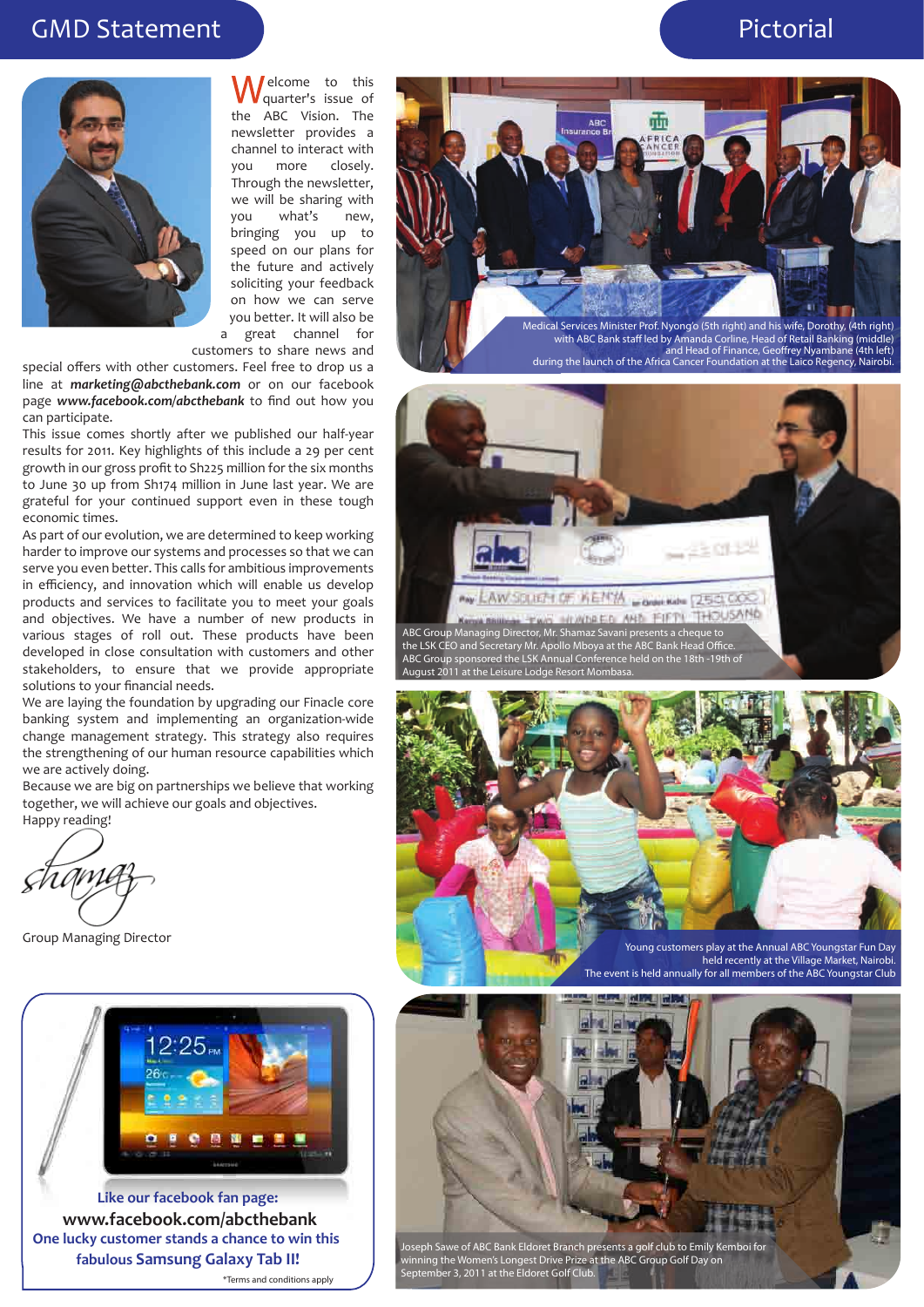# Events

# ABC Bank Sponsors Lawyer's Biggest Event

n line with its objective of becoming a premier financial services provider for the country's professionals, ABC Bank sponsored the Law Society of Kenya Annual Conference.

The conference, which was held at the Leisure Lodge & Golf Resort, Mombasa, is the biggest event on LSK's annual calendar.

"We seek a long-term relationship with ABC Bank," LSK Chief Executive Officer and Secretary, Apollo Mboya, said after receiving a Sh250,000 sponsorship cheque from Group MD, Mr Shamaz Savani, at the ABC Bank head office, Nairobi.

This year's event attracted about 700 participants who included high ranking officials from the Judiciary, State Law



Jane Nyawira of ABC Bank addresses delegates at the LSK Conference in Mombasa on August 18th-19th 2011.

Office, diplomatic missions, Parliament, non-governmental organizations and corporate heads.



Teeing off: Kavi Shah, 14, emerged the winner at the Eldoret Golf Club on September 3, 2011.

## The ABC Group Golf Day

ver 70 golfers congregated at the Eldoret Golf Club on September 3, 2011 for the fifth annual ABC Group Golf Day.

Handicap 16 player Kavi Shah posted 42 stableford points to emerge the overall winner of the event at the nine-hole golf course. The 14 year-old beat his closest opponent Kamal Shah, a handicap 12 player, by four shots to relegate him to a runners-up position on 38 points.

"I feel great after winning, especially with a tough field like today's. I thank the ABC Group for the continued sponsorship of the tournament," said Kavi as he accepted his prize.

Eldoret hosts one of the Group's two branches in the expansive province, with the other located in Nakuru.

# ABC gives a helping hand to Catholic University project

n yet another indicator of its commitment to the development of the education sector in the region, ABC Group is supporting the building of a learning resource centre at the Catholic University of Eastern Africa (CUEA). The Group has given Kshs. 500,000 towards the construction of the centre, which will enable the university achieve excellence in research and learning for its students as well as promote its community service within the Eastern African region and beyond.

"We are grateful to ABC Bank for the support, which is a sign of the good partnership between us and our shared desire to support education development and nurturing of dreams of our young people in the region," said Himan Beyene of CUEA. The sponsorship is in line with one of the Group's key corporate social responsiblity focus areas: education.



John Ngoru, ABC Group Head of Human Resources, signs the Golden Book where all donations to the Learning Resource Centre are recorded at the Catholic University of Eastern Africa.

The project will not only benefit the CUEA fraternity, but also the larger society. Once open, it will allow members of the community, especially those from the neighbouring Kibera slums whose children will have access to the library section of the centre. Its doors will also be open to students from nearby institutions of learning.